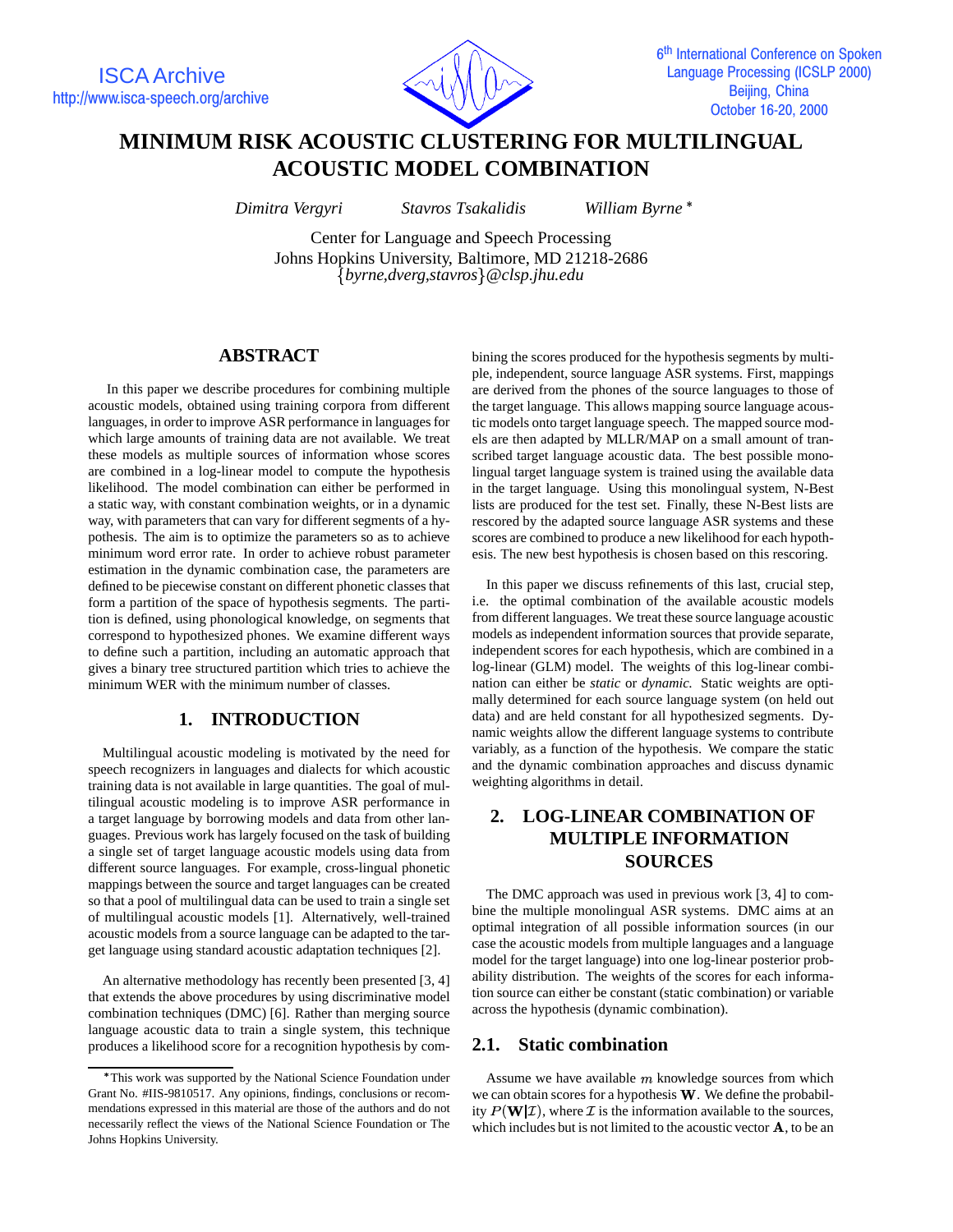exponential combination of the scores  $S_i(\mathbf{W} | \mathcal{I})$  obtained using each of the information sources. In the following we will denote these scores just with  $S_i(\mathbf{W})$ :

$$
P(\mathbf{W}|\mathcal{I}) = \frac{1}{\mathbf{Z}(\Lambda, \mathcal{I})} \prod_{i=1}^{m} \mathbf{S}_i(\mathbf{W})^{\lambda_i}
$$
 (1)

where  $Z(\Lambda, \mathcal{I})$  is a normalization factor so that the probabilities for all  $\mathbf{W} \in \mathcal{H}$  add to one.

In the experiments the scores  $S_i(\mathbf{W})$  we consider are the Czech acoustic model score  $(A_{cz})$ , the English acoustic model score ( $A_{en}$ ) and a score from a Czech bigram language model.

#### **2.2. Dynamic combination**

Here we combine the scores from the available information sources dynamically, within the simple form of an exponential model, by weighting each of the scores with different exponents, for different segments of a hypothesis. This allows the source language models to contribute variably depending on the hypothesis. For instance, one language may approximate a set of target language phones particularly well, while other target language phones are not modeled well at all. Thus we want the weights with which the scores from each language are combined to depend on the identity of the phones in the different hypotheses.

We denote as  $w_{ij}$  the *j*th segment for hypothesis  $W$  corresponding to the segmentation associated with the  $i$ th source  $<sup>1</sup>$ .</sup> Then we can define:

$$
P(\mathbf{W}|\mathcal{I}) = \frac{1}{\mathbf{Z}(\Lambda, \mathcal{I})} \prod_{i=1}^{m} \prod_{j=1}^{\mathbf{K}_1(\mathbf{W})} \mathbf{S}_i(\mathbf{w}_{ij})^{\lambda_i(\mathbf{w}_{ij})}
$$
(2)

where the exponent for the score of each segment is a function of the segment. The robust optimization of the parameters  $\lambda(\cdot)$  is the focus of the remainder of this paper.

Since we would like to have a small number of parameters  $\lambda(\cdot)$ to optimize, we define a partition function for each source language  $F_i$  :  $(\mathcal{W}) \rightarrow \{1, ..., C_i\}$  that maps the space of  $(w_{ij})$ into a small number of discrete classes. Then we can define for a hypothesis  $W$  the score under the *i*th independent source:

$$
S_{ic}(\mathbf{W}) = \prod_{\mathbf{w}_{ij} \in \mathbf{W}: \mathbf{F}_i(\mathbf{w}_{ij}, \mathcal{I}) = \mathbf{c}} \mathbf{S}_i(\mathbf{w}_{ij})
$$
(3)

We can rewrite  $(2)$  as:

$$
P(\mathbf{W}|\mathcal{I}) = \frac{1}{\mathbf{Z}(\Lambda, \mathcal{I})} \prod_{i=1}^{m} \prod_{c=1}^{C_i} \mathbf{S}_{ic}(\mathbf{W})^{\lambda_i(c)}
$$
(4)

where we have grouped the scores for the segments of the hypothesis according to the class of each segment.

#### **2.3. Optimization issues**

The above defined model of equation (4) is used to rescore the N-Best lists and choose the MAP candidate. We train the parameters  $\lambda(\cdot)$  in formulas (1) and (4) so that the empirical word error count induced by the model is minimized. Since the objective function is not smooth, gradient descend techniques are not appropriate for estimation. We use the simplex downhill method known as amoeba search [7] to minimize the word errors on a held out set [8]. We also consider the approach of Beyerlein [6] which minimizes a smooth function that approximates the expected error and has a closed form solution for the parameters of an exponential model.

In the case of dynamic combination, apart from the problem of finding the optimal parameters  $\lambda(\cdot)$ , we face another optimization issue: that of finding the optimal partition functions  $F_i(\cdot)$  for each information source. Ideally we would like to jointly optimize the partition function and the parameters associated with it, i.e. find the partition of the space whose optimal parameters achieve the minimum number of word errors. In the section 3.3 we present an algorithm that approximates this search.

## **3. MULTILINGUAL ACOUSTIC MODEL COMBINATION**

First we describe our experimental setup and give the results for some simple, knowledge based partitions. Then we describe the automatic approach that constructs a partition in an attempt to achieve the lowest WER with the minimum number of parameters  $\lambda(\cdot)$ .

#### **3.1. Database description**

As our source-language acoustic training data we used English Broadcast News obtained from LDC. The target language was Czech for which we used 1.0 hour of the Charles University Corpus of Financial News (CUCFN). This is read speech and was used in the '99 Summer Workshop at JHU [4] to train the baseline acoustic models for Czech. We also obtained from the same corpus an extra 1.0 hour of Czech data which we use to train the combination parameters of the log-linear model. The test set was 1.0 hour of Czech Voice of America broadcasts.

The acoustic models were trained from mel-frequency, cepstral data using HTK [10]. We used state-clustered cross-word triphone HMMs with 3 states each and 6 gaussian mixtures per state. There were a total of 6040 shared states in the system.

1000-Best hypotheses were obtained for the training and test data using the 1.0 hour baseline Czech language triphone acoustic model.

In all the experiments described in the following sections a bigram language model [5] and word insertion penalty were included. Their weights were optimized along with the acoustic model weights  $\lambda_{AC}(\cdot)$ .

We can see the baseline result using only the one hour trained Czech acoustic models  $(A<sub>cz</sub>)$  in line (a) of Table 1. We compare this with the WER when we used only the English acoustic models adapted on the one hour of Czech data  $A_{en}$  (b). We notice

 ${}^{1}$ Each source model can have a different time alignment for the same hypothesis and thus the segments might correspond to different acoustic intervals.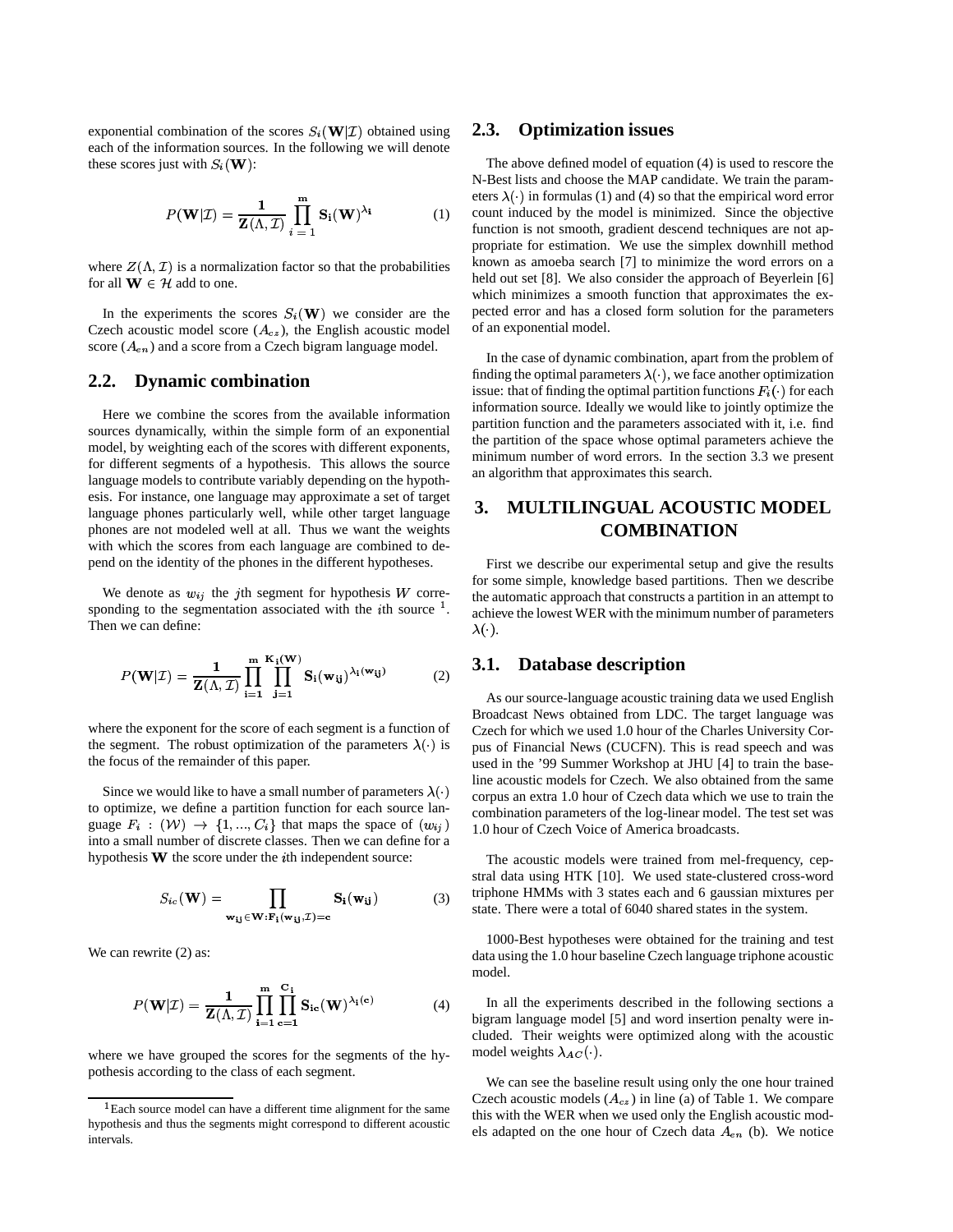that the WER is lower with the English models. This is due to the fact that we evaluate the English model by rescoring the N-Best obtained with the original Czech models. Decoding with the English models and the Czech language model is worse than the 1.0 hour Czech system.

|     | $\#\lambda_{AC}$ |                                         |      |
|-----|------------------|-----------------------------------------|------|
|     |                  |                                         | (%)  |
|     |                  | <b>BASELINES</b>                        |      |
| (a) |                  | $A_{cz}$                                | 29.1 |
| (b) |                  | $A_{en}$                                | 28.4 |
|     |                  | <b>STATIC COMB.</b>                     |      |
| (c) | $\overline{c}$   | $A_{cz}+A_{en}$                         | 27.8 |
|     |                  | <b>DYNAMIC COMB.</b>                    |      |
|     |                  | (knowledge based partition)             |      |
| (d) | 6                | $(V+C+S)_{cz} + (V+C+S)_{en}$           | 27.5 |
| (e) | 71               | $(12V+27C+1S)_{cz} + (10V+20C+1S)_{en}$ | 26.8 |
| (f) | 28               | $(12V+1C+1S)_{cz} + (10V+1C+1S)_{en}$   | 26.9 |
| (g) | 51               | $(1V+27C+1S)_{cz} + (1V+20C+1S)_{en}$   | 27.2 |
|     |                  | (tree partition)                        |      |
| (h) | 8                | tree leaves in Figure 2                 | 27.0 |

**Table 1:** Combination of English and Czech acoustic models using different acoustic classification schemes.

#### **3.2. Knowledge based partition**

The first system we evaluated utilized both the English and Czech acoustic models score in a static combination (system  $A_{cz} + A_{en}$  in Table 1, line (c)). Here the two models were combined as in formula (1) using two weights:  $\lambda_{cz}$  and  $\lambda_{en}$ . Thus using only one extra weight yields a significant improvement over the monolingual systems.

Next we explored dynamic combination by examining different knowledge based partitions for the hypothesized phone segments for each information source used. We consider partitions only for the acoustic information sources; the language model receives only one weight.

The first partition simply clusters together the vowel, consonant and silence models for the English and Czech language  $((V+C+S)_{cz/en})$  and assigns one weight for the phone models in each cluster. This model has 6 acoustic weights to be trained (one for each of the classes for each of the languages). The accuracy improves slightly over the static combination (line (d) in Table 1).

We find that by allowing each phone model to have its own weight we achieve a further improvement (Table 1-line (e)). In that system there are 40 weights for the Czech phone models (12V+27C+1S) and 31 weights for the English (10V+20C+1S). But we found that we could reduce the number of parameters significantly by allowing separate weights for only the vowels for each language and tying the weights for the consonants to one parameter for each model, without significantly changing WER (result (f) in table). On the other hand when only the consonants were allowed to have separate weights the result deteriorated (re $sult(g)$ ).

The above results suggest that we should aim to obtain the

optimal partition: the minimum number of tied parameters that achieve the lowest WER.



**Figure 1:** WER results achieved with different number of classes chosen by the automatic partition algorithm, compared with the knowledge based partition which puts one phone in each class.

## **3.3. Searching for optimal partition of the parameter space**

The goal of this experiment is to obtain the accuracy improvements achieved in the previous section with parsimonious acoustic clustering. We use an automatic approach to find an optimal partitioning of model scores into classes. The algorithm iteratively builds a binary partition of the hypothesized phone segments. It starts with all phones (from all acoustic models) in one class-node. Phonological questions are used repeatedly to split each available class into two sub-classes. For every node, all questions are examined: weights are optimized for the resulted partitions and WER is computed. The tree grows by choosing to split the node using the question that results in classes with the best WER improvement.

We also investigated building the tree with splitting criterion the improvement in the smooth approximation of WER [6]. This objective function has a closed form solution so the tree building algorithm was much faster. However the resulting WER was higher than found with the direct minimization of WER.

The questions asked in the tree are allowed to separate classes of phones from the pool of phone-models available, and assign a separate weight to each of the classes. These questions involve either general classes of models (from both languages), such as "Is this a liquid phone?", or "Is it in the class of phone A" (this is the class of phones (A, AA, AH, AE, AX), or they can separate a specific phone, for example "Is this the 'EH' Czech phone".

In Figure 2 we see the binary tree partition chosen by the algorithm after finding 8 classes. We notice that the algorithm produces a right branching tree. That means that each question chosen identifies small classes (most of them consist of one phone), while the majority of phone models are still tied with one common weight. This suggests that only a few phones contribute most of the improvement in discrimination. Another observation we make from the figure is that the majority of questions involve vowels. This means that putting individual weights for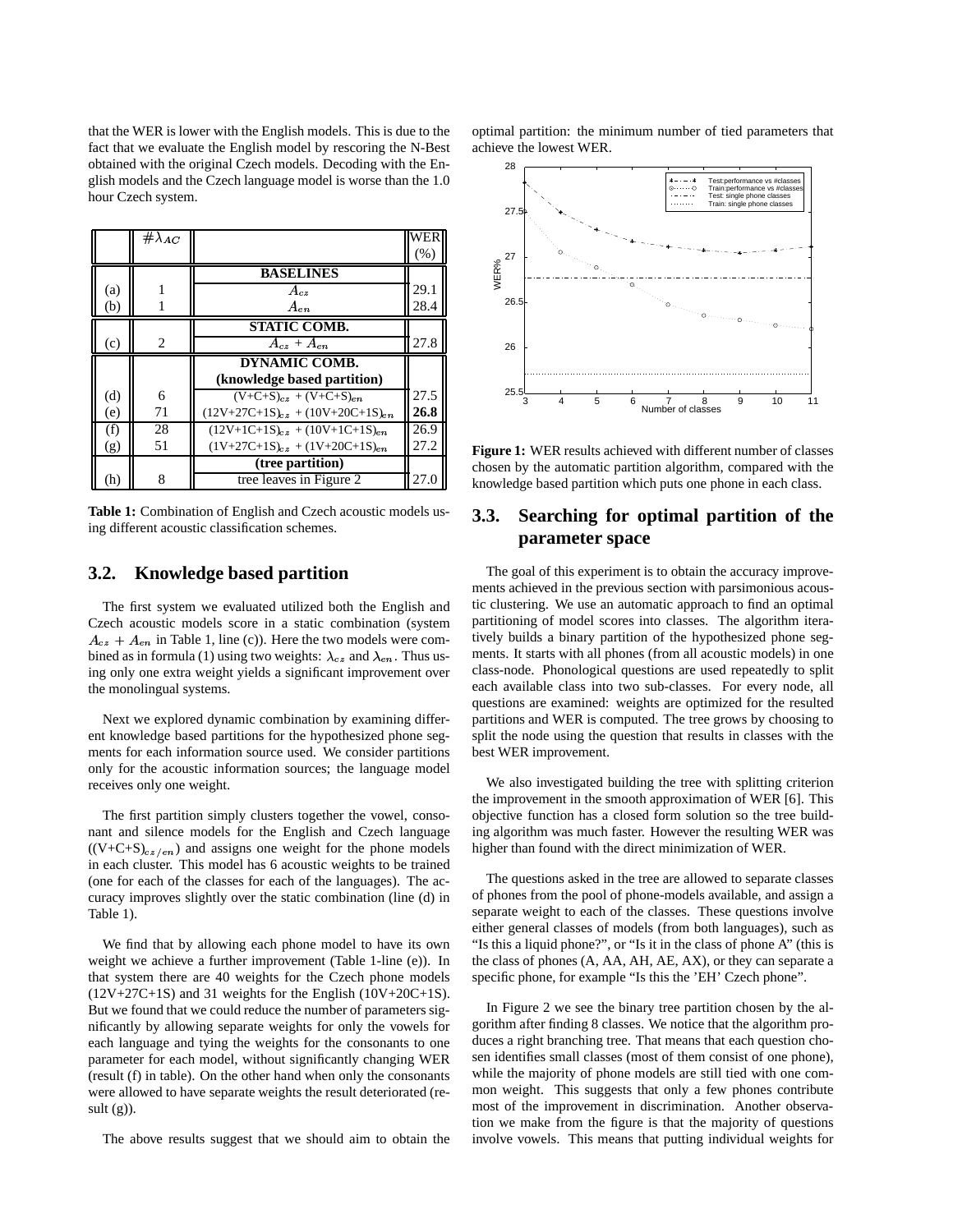

**Figure 2:** The binary tree partition constructed by the automatic partition algorithm. The class weights are shown in each leaf.

some vowels is more beneficial than other classes, which is consistent with the results  $(f)-(g)$  of Table 1 that suggests vowels with individual weights are more beneficial than consonants.

The results in Table 1 show that we obtain gains comparable to the knowledge based approach with far fewer parameters. We were not successful in finding a partition that achieved a higher accuracy than the sparse partition with one phone per class. However, this technique should prove robust as more information sources are incorporated into the model.

In Figure 1 we plot the accuracy achieved by the system as a function of the number of classes chosen by the automatic algorithm (on both the training and the test data); the accuracy achieved by the system with the sparse phone partition (knowledge based partition) is also plotted. We notice that after 8 classes the change in WER from adding extra classes is negligible. Investigation of more proper stopping criteria is under way.

### **4. DISCUSSION**

We have presented a new approach for sub-word multilingual acoustic model combination. We have found that dynamic combination of multilingual acoustic phonetic classes is superior to static combination of multilingual acoustic scores.

Previous attempts at multilingual acoustic clustering have been mainly employed in maximum likelihood modeling [9]. We have shown that minimum risk acoustic clustering is effective in finding acoustic classes that directly minimize the word error rate using MAP decision rules.

**Acknowledgment:** We thank P. Beyerlein for helpful discussions on this topic.

#### **5. REFERENCES**

- 1. T. Schultz and A. Waibel: "Fast bootstrapping of LVCSR systems with multilingual phoneme sets", *Proceedings EU-ROSPEECH*, pp 371-374, 1997
- 2. P. Fung and C.Y. Ma and W.K. Liu: "MAP-based crosslanguage adaptation augmented by linguistic knowledge from English to Chinese", *Proceedings EUROSPEECH*, pp 871-874, 1999.
- 3. W. Byrne et al.: "Towards language independent acoustic modeling", *Proceedings ICASSP*, pp 1029-1032, 2000.
- 4. W. Byrne, et al.: "Towards language independent acoustic modeling: Final report", *www.clsp.jhu.edu/ws99/projects/asr*.
- 5. W. Byrne, et al., "Large vocabulary speech recognition for read and broadcast Czech," *Proceedings Wkshp. on Text Speech and Dialog, Marianske Lanze, Czech Republic*, 1999.
- 6. P. Beyerlein: "Discriminative model combination", *Proceedings ICASSP*, pp 481-484, 1998.
- 7. J. Nelder and R. Mead, "A simplex method for function minimization", *Computer Journal*, vol 7, pp. 308-313, 1965.
- 8. Dimitra Vergyri, "Use of word level side information to improve speech recognition", *Proceedings ICASSP*, 2000.
- 9. P. Cohen et al.: "Towards a universal speech recognizer for multiple languages", *Proceedings Wkshp on Automatic Speech Recognition and Understanding*, 1997.
- 10. S. Young and D. Kershaw and J. Odell and D. Ollason and V. Valchev and P. Woodland, *The HTK Book*, Entropic Inc., 1999.